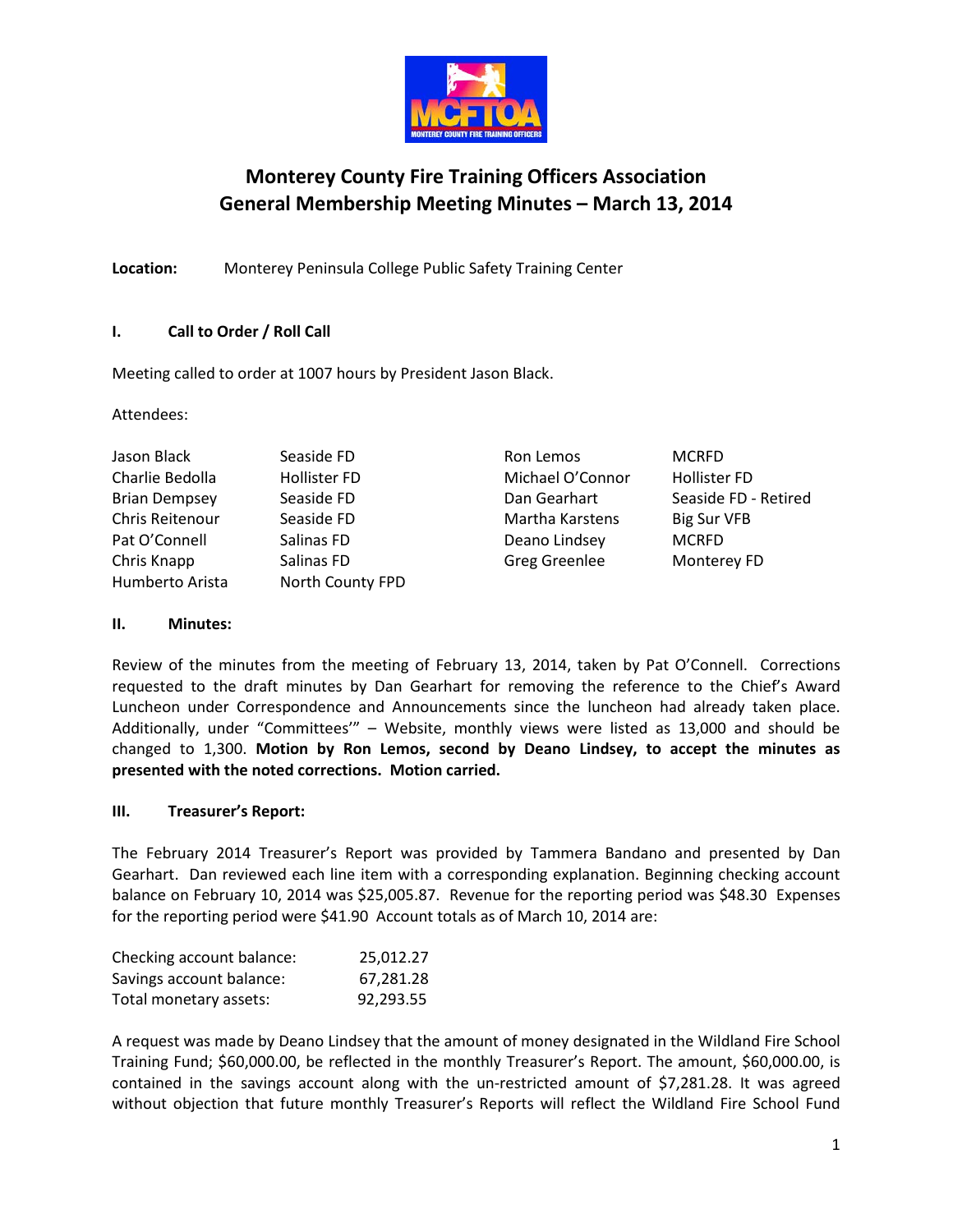balance separate from the un-restricted amount in the savings account. Both amounts will remain combined in the savings account. (February 2014 Treasurer's Report attached)

## **Motion by Ron Lemos, second by Deano Lindsey, to accept and receive the February 2014 Treasurer's Report as presented. Motion carried.**

## **IV. Correspondence and Announcements:**

- 1. Dan Gearhart announced the following local training opportunities:
	- **Radio Fundamentals for First Responders** hosted by the Salinas Fire Department and the Monterey County Sheriff's Department, April 28 – May 2, 2014, at the Monterey County Radio Shop, in Salinas, CA
	- **Salinas Valley Ammonia Safety Day** on May 22, 2014 at the Steinbeck Center of Art & Culture in Salinas, CA
	- **CSFM – Firefighter II** hosted by the California Fire Academy at Monterey Bay / MPC beginning on June 7, 2014 at the MPC Public Safety Training Center.
	- **Fireline Safety Awareness for the Hired Vendor** hosted by CAL FIRE BEU / South Monterey County Fire Protection District on March  $17<sup>th</sup>$  or March  $18<sup>th</sup>$ , at the Salinas Valley Fairgrounds in King City, CA
- 2. Pat O'Connell announced that the Salinas Fire Department will be hosting a Fire Apparatus Driver Operator 1A & 1B class in the near future. Dates and location TBD.
- 3. Humberto Arista announced that the Monterey County EMS Agency is requesting statistical information from local fire agencies for inclusion in the EMS Agency Strategic Plan update. The information is requested by May 14, 2014.

## **V. Committee Reports:**

## A. Wildland Committee:

Dan Gearhart reported that the planning for the Wildland Training Exercises is moving forward. The dates of the training are still confirmed for June 3, 5, and 7, 2014. We have good lines of communication with the Santa Cruz County Training Officers and are working with them in the planning phase of the exercises. We are still on track for offering the training at no-cost to the attending agencies.

During the recent Training Needs Assessment Survey, only one request was submitted for a task book sign-off during the exercises; that being for the position of FOBS. Santa Cruz County reported there was some interest for SOFR, STEN, FOBS, and COMMS sign-offs. Dan related that from a planning aspect, it is difficult to plan for, and arrange qualified people to attend that could perform sign-offs if there is a lack of commitment or interest from students about getting sign-offs performed. It was agreed that unless there is a committed effort from personnel to request specific sign-offs and attend the training, task book sign-offs will not be a priority. Dan encouraged members to seek out individuals within their agencies to serve as overhead personnel that would be good representatives of the MCFTOA and the Monterey County fire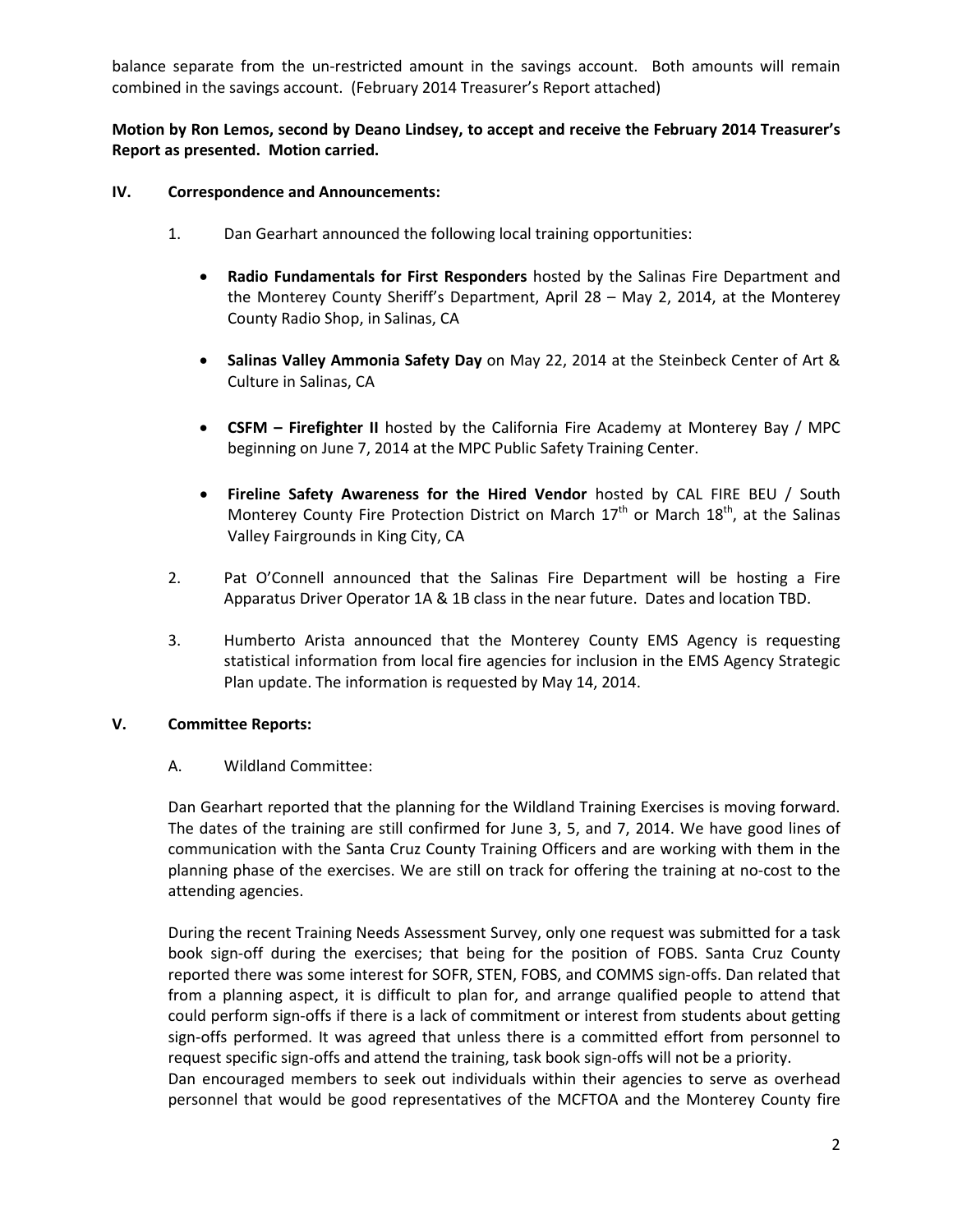service. Dan is asking for specific dates and desired assignments for personnel wishing to serve as overhead.

Pat O'Connell said that the S-234 class, in conjunction with the Wildland Training Exercises, is scheduled for May  $15<sup>th</sup>$  and  $16<sup>th</sup>$ , 2014, at Fort Hunter Liggett with a limit of 25 students. The class will be taught by Dan Freeh from Fort Hunter Liggett. There will not be tuition for the class but we may wish to charge a nominal fee to cover the cost of textbooks, refreshments, or other related expenses. Dan stated that training classes around the State typically charge about \$100.00 per day. **A motion was made by Ron Lemos, with a second by Mike O'Connor, to set a class registration fee of \$75.00. Motion carried.** Pat continued to report that the class will include a third day for the practical burning portion that could either occur during the Wildland Training Exercises, or on a separate day aside from the Wildland Training Exercises. Pat said that the Fort Hunter Liggett Fire Department would like to burn "Peanut Hill" which could be used for the practical burning portion. It was agreed that the burning portion should occur as close as possible to the class, even a three-day class, and not part of the Wildland Training Exercises. The Wildland Training Exercises could accommodate a few S-234 students if needed but having as many as 25 extra S-234 students during the school would be difficult to manage.

Pat also reported that the Fort Hunter Liggett Fire Department, in conjunction with the Wildland Training Exercises, is planning on offering an off-road driving class for Type III engines with a limit of six engines. The dates and times TBD.

Additionally, Ron Lemos reported that the Monterey County Regional Fire District is planning on offering an off-road driving class most likely in April at Toro County Regional Park. More information to follow.

B. Fire Library:

No Report

C. Programs / Training Classes:

No Report

D. Website:

Dan Gearhart reported that the website is operating well with no current technical issues. The site is updated almost daily and has nearly 150 current classes listed on the "Training Opportunities" Page. During a recent 30 day period, there were 1,301 views of the site for an average of 43.36 per day. In the same 30 day period, the most monthly views from cities came from Monterey with 153, followed by San Francisco with 106, then by Salinas at 50.

E. Fire Academy:

Jason Black reported that Fire Academy Class 2014-01 has 25 students and that mid-term examinations will be occurring this coming week.

F. Fire Chiefs Liaison Report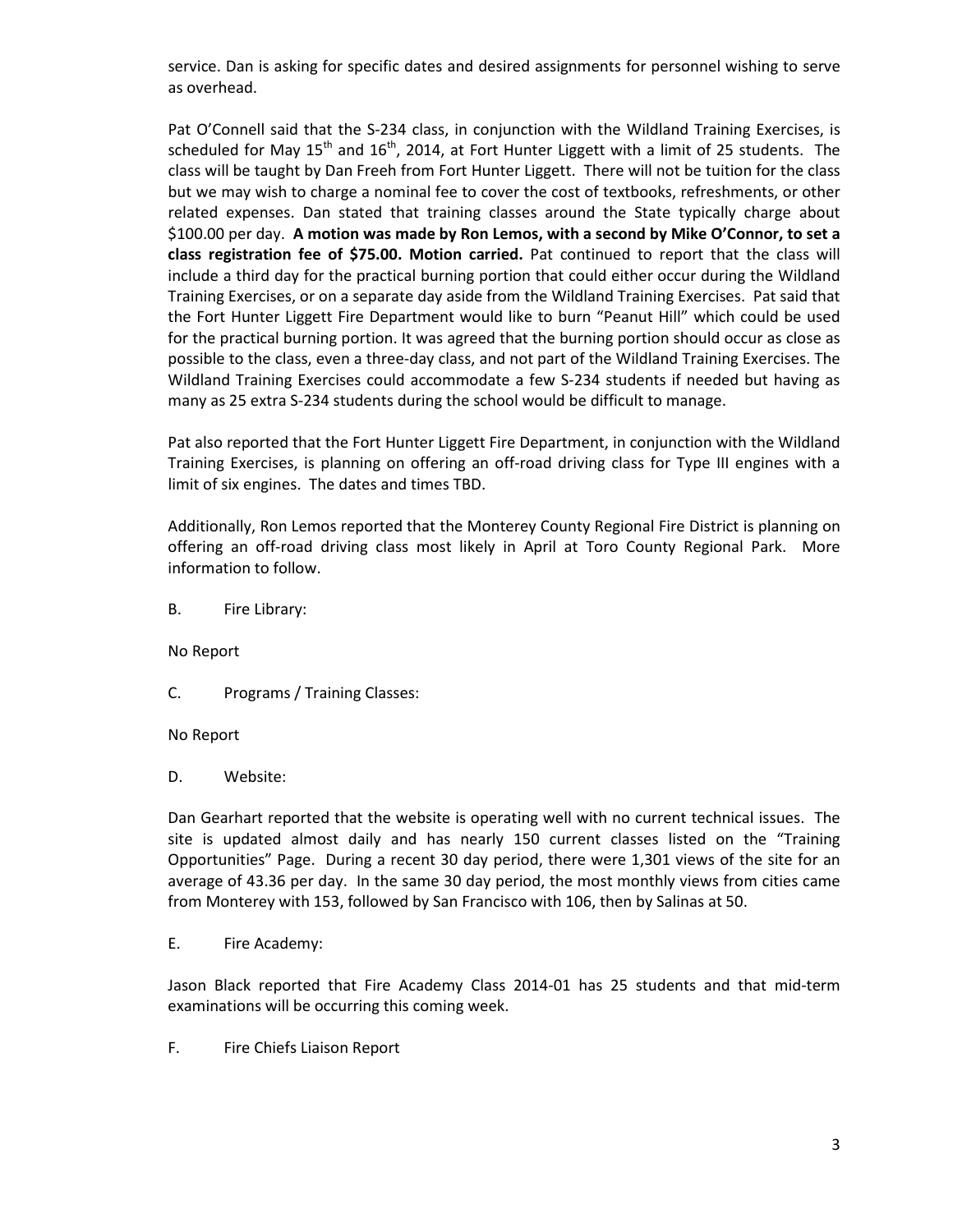Chief Brian Dempsey reported the following from the last Chiefs Association meeting that occurred on February 20, 2014:

- A presentation was given by Timothy Elliot from CSUMB on remote sensing using satellite imaging. The technology can be used to accurately map pre and post-fire geographical areas.
- Jerry Coleman from PG&E gave a brief presentation on the training resources available for first responders from PG&E.
- Dave Potter from the Monterey Fire Department reported on problems and challenges his agency is having with the Everbridge system that they are using for their personnel notification system.
- The Chiefs Association is working on updating their strategic plan and by-laws.
- The Chief's Association will most likely be using an independent accounting firm for the preparation of their annual taxes and the filing of their yearly corporation papers.
- Training Officers A report from the Training Officers was given by Martha Karstens and Dan Gearhart.
- Fire Investigators The Fire Investigators reported that Cliff Williams from CAL FIRE BEU has retired.
- The Operations Committee / Dedicated Fire Dispatch are addressing an issue where the Director of Monterey County Emergency Communications would prefer that fire agencies not use the term "Fire Comm." A joint meeting between operations personnel from Monterey County fire agencies and law enforcement agencies is scheduled for April 14, 2014.
- The NGEN committee is continuing work on frequency issues and the local governance policy. Additionally, being that agency mobile and portable radios are nearing their life expectancy, it may be a good time to look at a future grant for the purchase of new radio equipment.
- Fire Warden No Report
- EMS The recent EMS Summit involving the Chiefs Association, the EMS Agency, and AMR went well with very good progress made.
- UASI / GAA Three funded projects are moving forward for Monterey County. An exchange of funds between Santa Clara County and Monterey County is being implemented to better facilitate the completion of two separate projects. The CAD replacement project for Monterey County Emergency Communications is still funded for 1 million.
- The Chiefs Association is considering hiring a "Medical Director" to assist with EMS issues and procedures. Considerable discussion ensued during the meeting on the topic with the EMS agency having several concerns with the proposal. Further research, including an alternate funding source, will be conducted.
- The Chiefs Association approved an Organizational Chart for 2014.
- Tactical Medical Program The Salinas Fire Department and Salinas Police Department are moving forward with a joint Tactical Medic Program. The Chiefs Association will support the program as a possible model for other local fire / law Tactical Medic Programs.
- Mutual Aid Matrix The Mutual Aid Matrix is being updated for 2014. Updates need to be submitted by March 6, 2014.

# **VI. Old Business:**

A. Wildland Trailer Sale & Purchase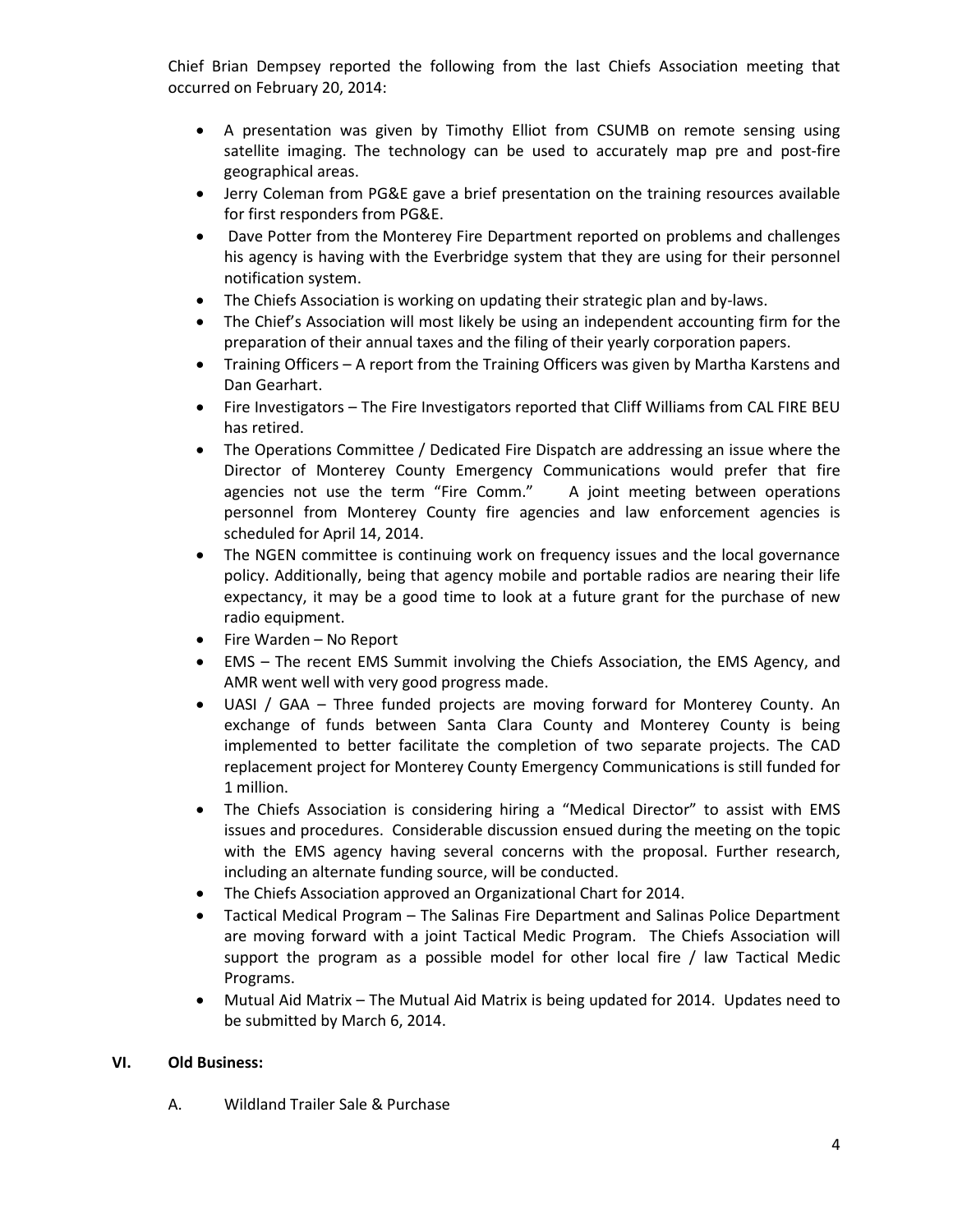A sub-committee of Ron Lemos, Deano Lindsey, and Dan Gearhart met prior to today's meeting concerning the sale of our current wildland trailer, the purchase of a new / used trailer, and the purchase of new equipment for the trailer. The CAL AM grant is for \$12,000 and the group had previously designated \$8,000 for the trailer replacement. The recommendation is for obtaining a 20 – 24' trailer that would be equipped with storage space, air conditioning, cabinets, and space for interior meetings, etc. The trailer could also be used as a medical facility if needed. It is estimated that the current trailer is worth between \$2,500 and \$3,500. As part of the program, the plan is to replace some existing equipment and purchase new equipment for the trailer. The condition of the grant was for the purchase of equipment that would benefit first responders in Monterey County.

## B. MCFTOA Insurance

Dan Gearhart reported that he has not received any new information from our insurance agent since last contact in December 2013. At that time, we allowed our Directors & Officers insurance to expire due to an increase in annual premiums by nearly 400%. With no new bids received, Dan recommended that we discontinue our search for insurance due to the increase in premiums making the insurance cost prohibitive. **Motion by Dan Gearhart, with a second by Pat O'Connell, to discontinue the search for Directors & Officers insurance. Motioned carried.** It was agreed that the issue may be re-visited if insurance could be found at a reasonable rate.

# C. CAL AM First Responder Equipment Grant

Jason Black reported that we had been contacted by CAL AM concerning our recent First Responder Equipment grant. CAL AM would like to highlight the equipment grant in some future promotional materials. Jason Black will be working with CAL AM on the project.

## D. Smoke Machine / Fire Simulator Demonstration

Jason Black opened the floor for discussion concerning the demonstration last month of the Attack Digital Training System. The system allows for the application of water on a digital screen that simulates a fire and flames. The flames on the screen are reduced when the proper application of water is directed onto the screen. Jason reported that MPC is considering purchasing the system. Jason inquired if there was any interest from the group about purchasing the system. The group felt that the system was expensive and may be prone to problems with the mixing of water and electronics. There was no interest from the group for purchasing the system.

## **VII. New Business:**

## A. MCI Training / Flagging

This item was deferred to the next meeting.

## B. Training Needs Assessment

Being this item was completed in February 2014, no further action will be taken. A written report showing the results of the survey was presented to Jason Black from Dan Gearhart.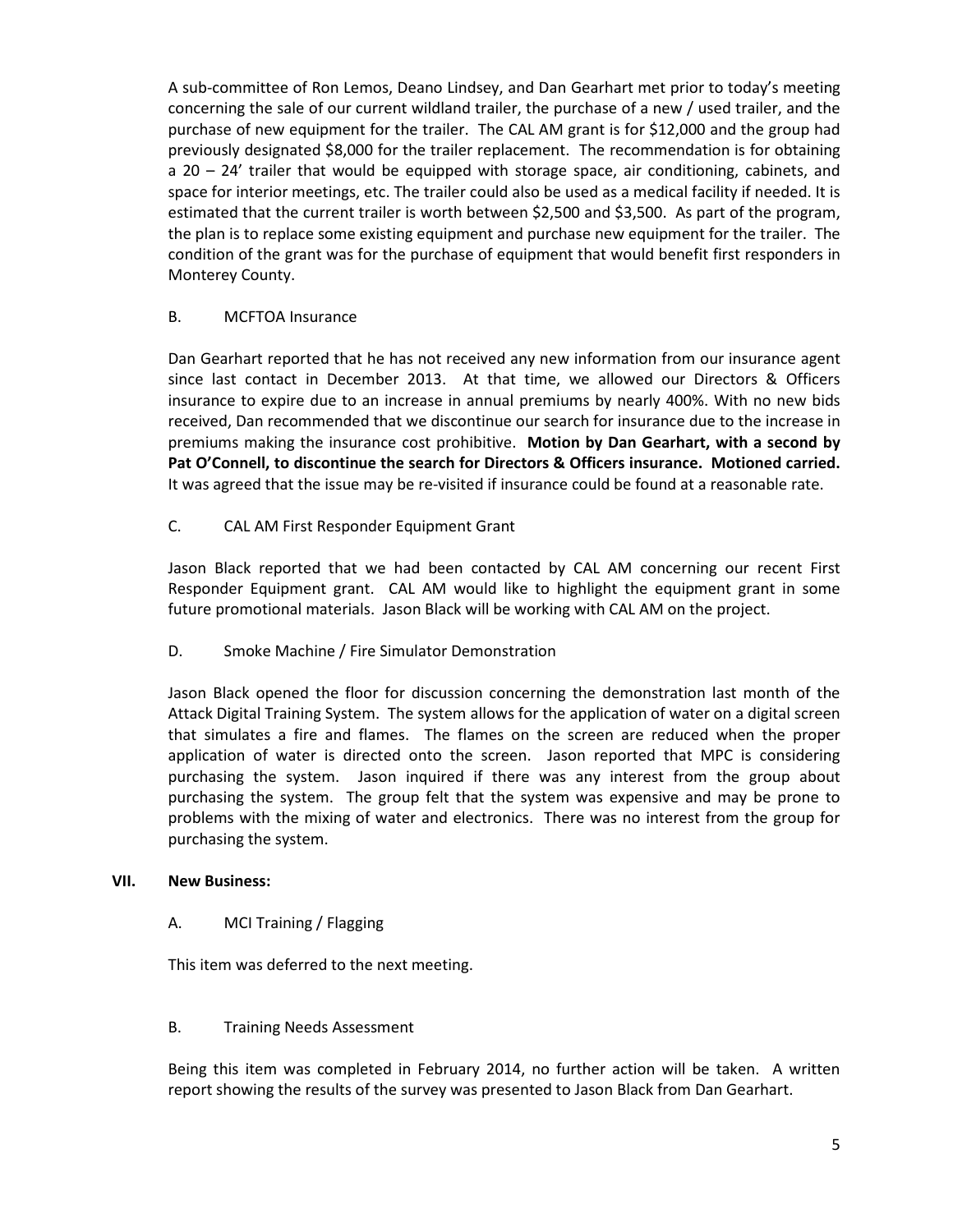## C. Goals & Objectives / Strategic Planning

Jason Black led a discussion / brainstorming session on the future goals & objectives of the organization. Jason said that the formation of the goals & objectives should be items that could be accomplished over the next  $3 - 5$  years. Jason stated that during the goals and objectives developmental process, it is vital for the organization to have the cooperation from all three groups; the Training Officers, the Operations Committee, and the Fire Chiefs Association. The development of these goals & objectives, and our future strategic plan, will have an impact not only on the training needs within the County, but also on the development of countywide operational policies. Jason emphasized that support and buy-in from the Chiefs Association was critical for the overall success and implementation of the plan.

Chief Brian Dempsey stated that the Fire Chiefs Association supports the future efforts of the organization through the implementation of the four objectives relating to the Training Officers as contained in the Fire Chiefs Association 2013 Strategic Plan. The four objectives are:

- Monterey County Fire Training Officers to establish a countywide Company Officers Academy with task books. Monterey County Fire Chiefs to approve curriculum / training.
- Monterey County Fire Training Officers to establish a countywide Chief Officers Academy with task books. Monterey County Fire Chiefs to approve curriculum / training.
- Monterey County Fire Chiefs Association to support quarterly Monterey County training. Quarterly training is coordinated by Training and Operations per the Monterey County Fire Chiefs Association Manual.
- The Monterey County Training Officers are to work towards achieving a new training facility for the future. The plan is to include a funding source / grant. Progress is to be reported at the monthly MCFCA meeting.

Humberto Arista said that the Chiefs Association was deeply involved in EMS issues last year and that more emphasis should have been placed on communicating with the Training Officers relating to the MCFCA Strategic Plan.

Concerning the quarterly drills, the specific roles of the Training Officers and the Operations Committee are outlined in the Mutual Aid Training Plan as part of the Chiefs Association Fire Operations Manual. Dan Gearhart reported that historically the "Movement Drills" started nearly thirty years ago designed to exercise the movement of resources to various locations around the County during the early beginnings of a formal Monterey County Mutual Aid Plan. The movement of resources, known as "Movement Drills" was originally the responsibility of the Operations Committee with assistance from the Training Officers. Dan stated that the procedures were revised in 2009 and titled as the "Mutual Aid Training Plan." The "Mutual Aid Training Plan" is Section 13 of the Chiefs Association Fire Operations Manual. According to a 2006 version of the program titled "Mutual Aid Movement Drill Policy," the purpose of the drills were to: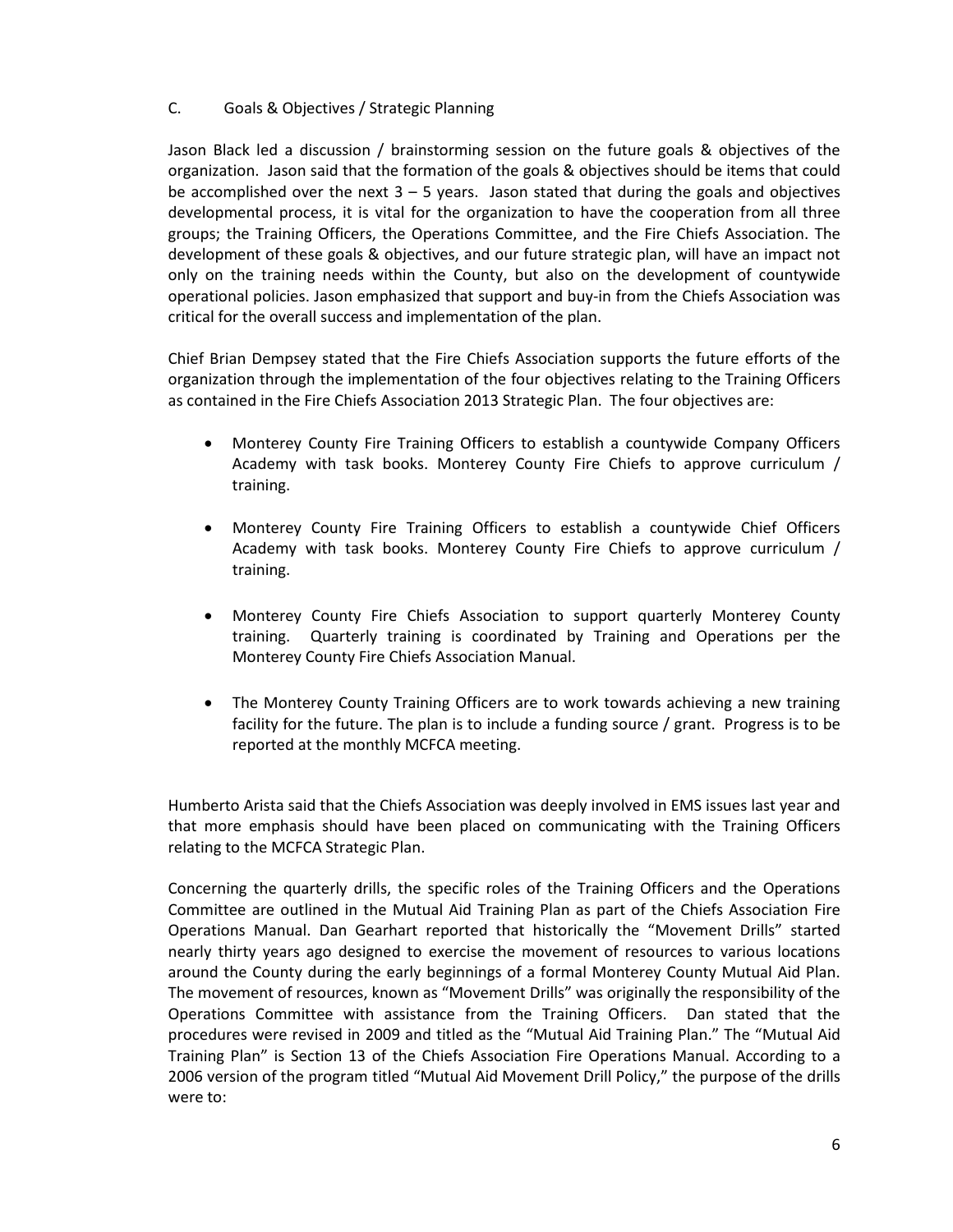"Fire Agency Mutual Aid Movement Drills are designed to measure and evaluate the readiness of fire agencies to provide mutual aid resources in a timely manner. The drills are intended to test the system, identify what works, and fix what doesn't work. In order to determine the level of readiness, it is imperative that all fire agencies participate in the drills when requested."

It was generally agreed that the lack of Movement Drills over the past several years was due to the time constraints involved in participation, budget restrictions, the lack of agencies willing to host the drills, and the recent agency consolidations. It was agreed that future drills should not last more than three hours and rather than four a year, the number could be reduced to three times a year, or even two times a year in an effort to increase participation and buy-in from agencies and personnel. Additionally, a location in the Salinas Valley should strongly be considered in an effort to include participation from agencies in South Monterey County. The drills should focus on basic skills and then move on to more technical mutual aid training. Being that the Chiefs Association has committed to supporting the "quarterly training" as stated in the MCFCA 2013 Strategic Plan, the group feels that buy-in from the Chiefs Association is already in place. To assist with the planning and implementation of the drills, agencies should solicit assistance from several personnel within their agency rather than assign the sole responsibility of planning and hosting the exercise upon the agency Training Manager / Officer.

In an effort to "jumpstart" the process, Seaside FD and Salinas FD have agreed to host the first two Movement Drills. Both agencies will focus on basic fireground operations as the topic of their Movement Drills. The best times of the year for the drills would be March – April, and then again in October – November. Topics for future drills could include:

- High Rise Operations
- Wildland Firefighting / Structure Protection
- Multi-Casualty Incident
- Fire Suppression (wharf fire, multi-residential complex, etc.)

The effort should be made to expand the list in order to give agencies more topics to choose from. Members of the MCFTOA are encouraged to bring additional topics to the April 2014 meeting.

Concerning the Regional Training Facility, the door should remain open that the location could be other than that of the MPC property. Jason Black stated that Dave Brown is committed to making the Field Training Facility project a priority for the MPC Fire Technology Program.

Jason Black suggested that we consider hosting operational training exercises following the Wildland Training Exercise model. The group felt that the immediate focus should be on resurrecting the Movement Drills and the operational training exercises could be a future goal of the organization.

Dan Gearhart recommended that President Jason Black initiate a discussion with the Chiefs Association President, Chief Brian Dempsey, concerning the goals / actions plans in the MCFCA 2013 Strategic Plan relating to the Training Officers Association. Members of the group acknowledged that prior to the development of the MCFCA Strategic Plan, there was no communication with the Training Officers Association about whether or not achieving the four goals was realistic, specifically the Fire Officer and Chief Officer Academy. Dan suggested that an effort be made between the two Presidents to re-visit the development of the Strategic Plan, specifically the break-out session where the four actions plans were developed to determine if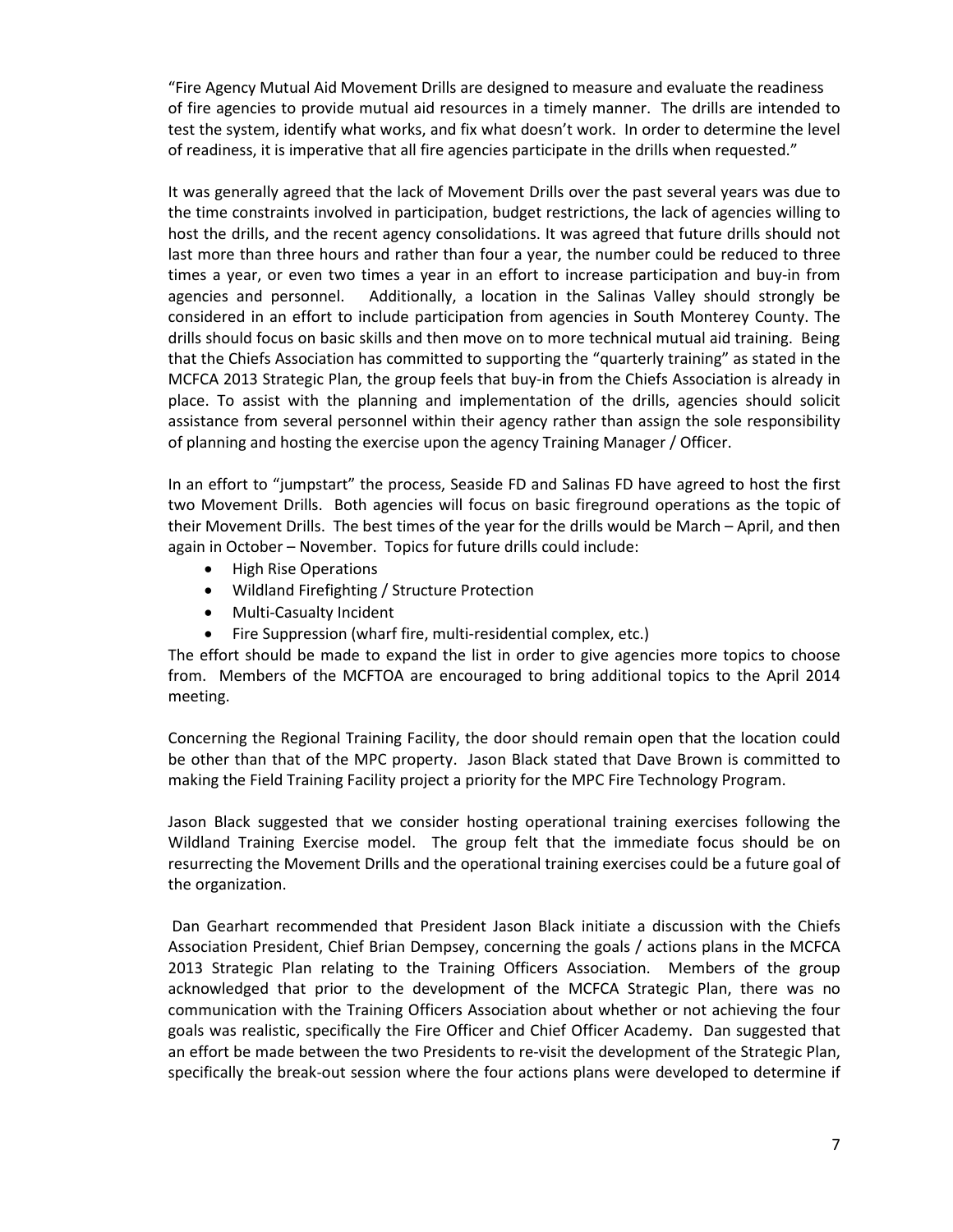the two mentioned items were thoroughly vetted and believed that they had a realistic chance of being accomplished.

## **VIII. Good of the Order:**

Ron Lemos stated that the new CICCS procedures are available. Ron suggested that the group examine the procedures for specific required classes that the Training Officers would be available to host.

Pat O'Connell stated that the City of Salinas is recruiting for Firefighter and Firefighter / Paramedic. There are currently four openings with a possibility of hiring as many as ten.

Chief Mike O'Connor said that the Hollister Fire Department is committed to maintaining active participation in the MCFTOA.

#### **IX. Adjournment:**

With no further business, Jason Black declared the meeting adjourned at 1232 hours.

Next meeting:

Date: April 10, 2014 Time: 1000 hrs. Location: MPC Public Safety Training Center

Minutes prepared by: D. Gearhart March 17, 2014

> **Monterey County Fire Training Officers Association Treasurer's Report – February 2014 Reporting period: February 11, 2014 through March 10, 2014**